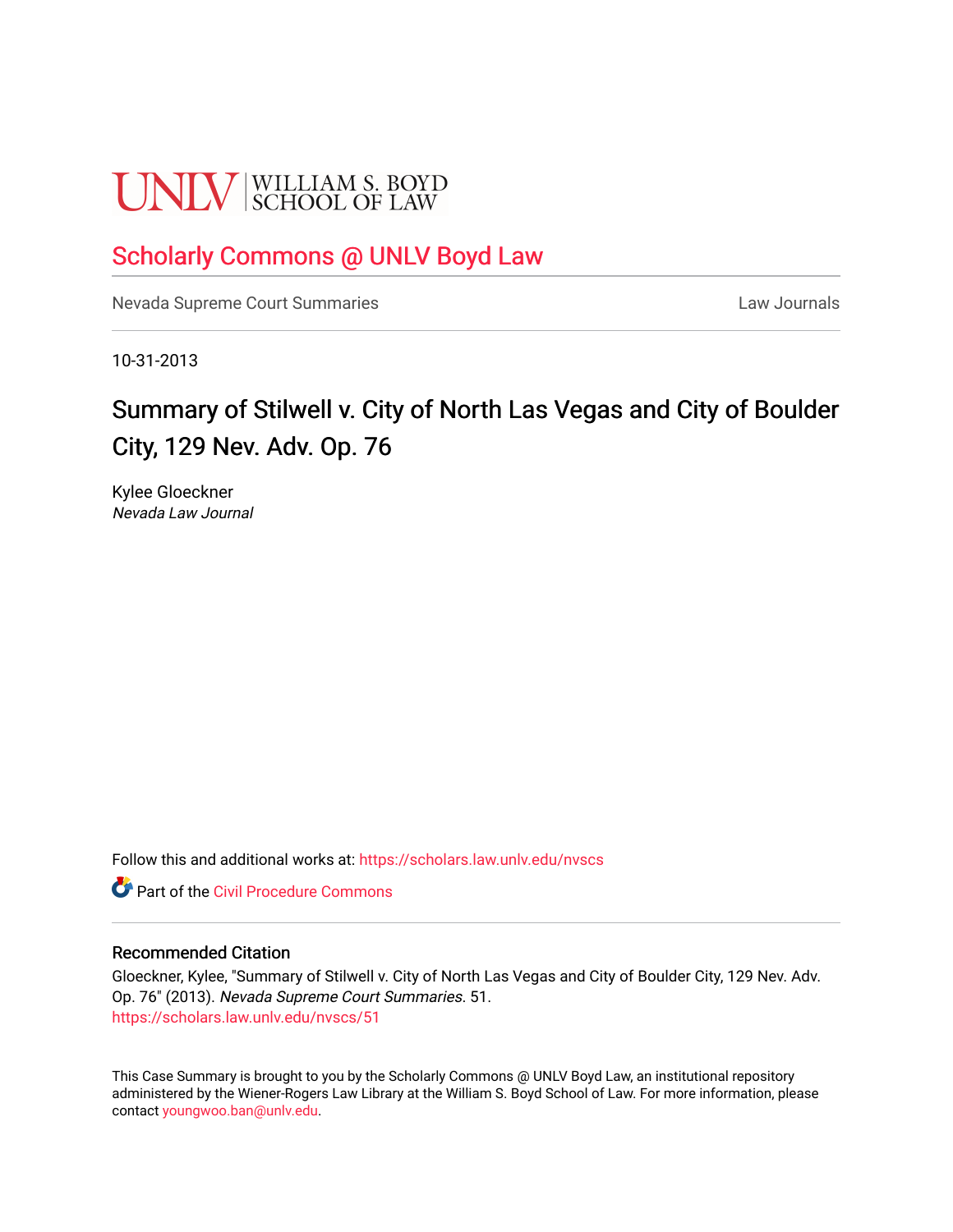#### *Stilwell v. City of North Las Vegas and City of Boulder City*, 129 Nev. Adv. Op. 76 (Oct.  $31, 2013$ <sup>1</sup>

#### CRIMINAL PROCEDURE: APPELLATE JURISDICTION

#### **Summary**

The Court determined two issues: (1) whether the district court's appellate jurisdiction is final for cases that originate in the municipal courts; and (2) whether NRS 176.115 creates an additional right of appeal for a defendant who has already been given an opportunity to appeal and who has been unsuccessful.

#### **Disposition**

For cases that originate in the municipal courts, the district court's appellate jurisdiction is final. Furthermore, NRS 176.115 does not create an additional right of appeal for a defendant who has unsuccessfully sought cost and has already had a right of appeal.

#### **Factual and Procedural History**

Appellant David Stilwell received two tickets for riding a motorcycle without proper headgear. He was convicted twice in nonrecord municipal courts and received misdemeanors for violating NRS 486.231. Stilwell appealed to the district court and the prosecution dismissed his convictions with prejudice. Stilwell was also refunded the fines and costs he paid to post bail and appeal his convictions. Subsequently, Stilwell requested that the district court award him attorney fees and court costs pursuant to NRS 176.115; the district court denied Stilwell's motion for fees, and Stilwell appealed.

#### **Discussion**

Nevada's Constitution provides that district courts "have final appellate jurisdiction in cases arising in  $\ldots$  inferior tribunals as may be established by law."<sup>2</sup> In addition, Nevada case law has repeatedly held that "district courts have final appellate jurisdiction in cases arising in municipal courts," and, once the district court has decided an appeal from a municipal court conviction, the conviction "is not subject to further review by appeal to this court."<sup>3</sup> The Court concluded that since "Stilwell's cases" originated in the municipal courts and were heard by the district court on appeal," the "district court's appellate jurisdiction is final, and this court therefore lacks jurisdiction to hear them<sup>"</sup>

 $1$  By Kylee Gloeckner.  $\frac{1}{2}$  By Kylee Gloeckner.

<sup>&</sup>lt;sup>2</sup> NEV. CONST. art. 6,  $\S$  6.<br><sup>3</sup> Tripp v. City of Specks.

Tripp v. City of Sparks, 92 Nev. 362, 363, 550 P 2d 419, 419 (1976); *see* Waugh v. Casazza, 85 Nev. 520, 521, 458 P. 2d 359, 359-60 (1960).